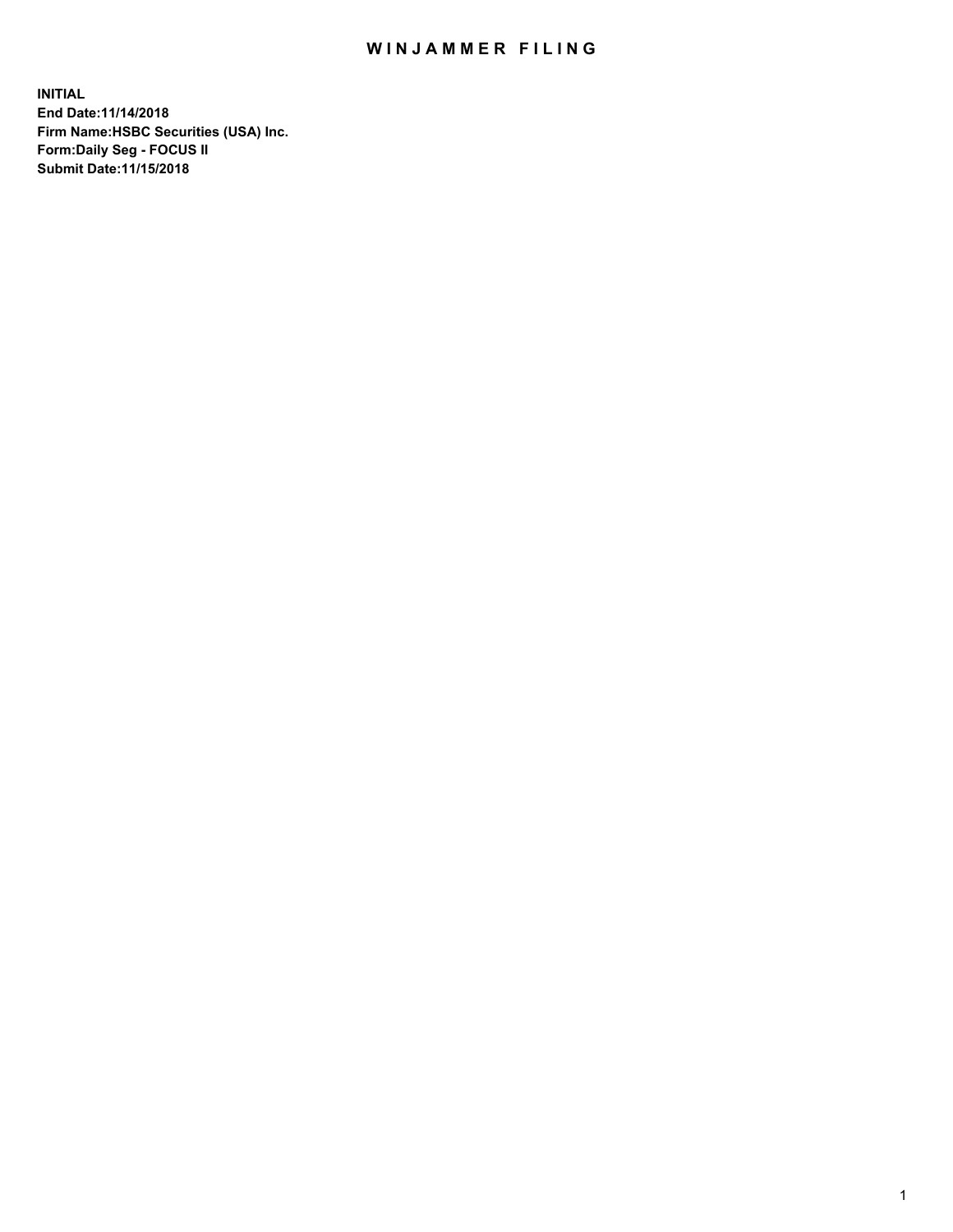**INITIAL End Date:11/14/2018 Firm Name:HSBC Securities (USA) Inc. Form:Daily Seg - FOCUS II Submit Date:11/15/2018 Daily Segregation - Cover Page**

| Name of Company                                                                                                                                                                                                                                                                                                                | <b>HSBC Securities (USA) Inc.</b>                                          |
|--------------------------------------------------------------------------------------------------------------------------------------------------------------------------------------------------------------------------------------------------------------------------------------------------------------------------------|----------------------------------------------------------------------------|
| <b>Contact Name</b>                                                                                                                                                                                                                                                                                                            | <b>Michael Vacca</b>                                                       |
| <b>Contact Phone Number</b>                                                                                                                                                                                                                                                                                                    | 212-525-7951                                                               |
| <b>Contact Email Address</b>                                                                                                                                                                                                                                                                                                   | michael.vacca@us.hsbc.com                                                  |
| FCM's Customer Segregated Funds Residual Interest Target (choose one):<br>a. Minimum dollar amount: : or<br>b. Minimum percentage of customer segregated funds required:% ; or<br>c. Dollar amount range between: and; or<br>d. Percentage range of customer segregated funds required between:% and%.                         | 109,000,000<br>$\overline{\mathbf{0}}$<br>0 <sub>0</sub><br>0 <sub>0</sub> |
| FCM's Customer Secured Amount Funds Residual Interest Target (choose one):<br>a. Minimum dollar amount: ; or<br>b. Minimum percentage of customer secured funds required:%; or<br>c. Dollar amount range between: and; or<br>d. Percentage range of customer secured funds required between:% and%.                            | 25,000,000<br><u>0</u><br>0 <sub>0</sub><br>00                             |
| FCM's Cleared Swaps Customer Collateral Residual Interest Target (choose one):<br>a. Minimum dollar amount: ; or<br>b. Minimum percentage of cleared swaps customer collateral required:% ; or<br>c. Dollar amount range between: and; or<br>d. Percentage range of cleared swaps customer collateral required between:% and%. | 100,000,000<br><u>0</u><br>00<br>0 <sub>0</sub>                            |

Attach supporting documents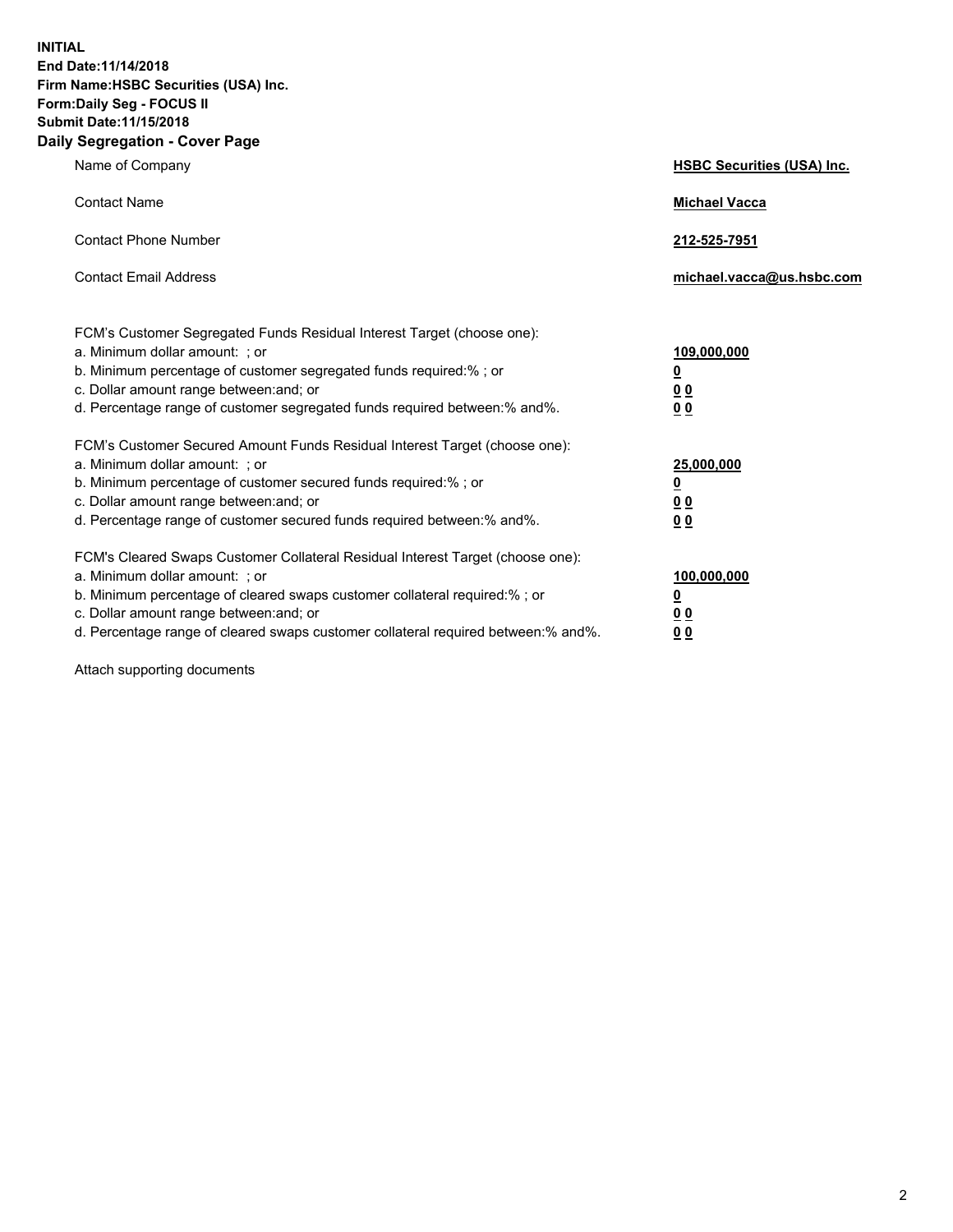**INITIAL End Date:11/14/2018 Firm Name:HSBC Securities (USA) Inc. Form:Daily Seg - FOCUS II Submit Date:11/15/2018 Daily Segregation - Secured Amounts** Foreign Futures and Foreign Options Secured Amounts Amount required to be set aside pursuant to law, rule or regulation of a foreign government or a rule of a self-regulatory organization authorized thereunder **0** [7305] 1. Net ledger balance - Foreign Futures and Foreign Option Trading - All Customers A. Cash **24,444,286** [7315] B. Securities (at market) **63,274,916** [7317] 2. Net unrealized profit (loss) in open futures contracts traded on a foreign board of trade **54,587,479** [7325] 3. Exchange traded options a. Market value of open option contracts purchased on a foreign board of trade **0** [7335] b. Market value of open contracts granted (sold) on a foreign board of trade **0** [7337] 4. Net equity (deficit) (add lines 1. 2. and 3.) **142,306,681** [7345] 5. Account liquidating to a deficit and account with a debit balances - gross amount **97,460** [7351] Less: amount offset by customer owned securities **-1,520** [7352] **95,940** [7354] 6. Amount required to be set aside as the secured amount - Net Liquidating Equity Method (add lines 4 and 5) **142,402,621** [7355] 7. Greater of amount required to be set aside pursuant to foreign jurisdiction (above) or line 6. **142,402,621** [7360] FUNDS DEPOSITED IN SEPARATE REGULATION 30.7 ACCOUNTS 1. Cash in banks A. Banks located in the United States **65,486,208** [7500] B. Other banks qualified under Regulation 30.7 **0** [7520] **65,486,208** [7530] 2. Securities A. In safekeeping with banks located in the United States **26,936,610** [7540] B. In safekeeping with other banks qualified under Regulation 30.7 **9,959** [7560] **26,946,569** [7570] 3. Equities with registered futures commission merchants A. Cash **0** [7580] B. Securities **0** [7590] C. Unrealized gain (loss) on open futures contracts **0** [7600] D. Value of long option contracts **0** [7610] E. Value of short option contracts **0** [7615] **0** [7620] 4. Amounts held by clearing organizations of foreign boards of trade A. Cash **0** [7640] B. Securities **0** [7650] C. Amount due to (from) clearing organization - daily variation **0** [7660] D. Value of long option contracts **0** [7670] E. Value of short option contracts **0** [7675] **0** [7680] 5. Amounts held by members of foreign boards of trade A. Cash **-5,779,655** [7700] B. Securities **36,338,306** [7710] C. Unrealized gain (loss) on open futures contracts **54,587,479** [7720] D. Value of long option contracts **0** [7730] E. Value of short option contracts **0** [7735] **85,146,130** [7740] 6. Amounts with other depositories designated by a foreign board of trade **0** [7760] 7. Segregated funds on hand **0** [7765] 8. Total funds in separate section 30.7 accounts **177,578,907** [7770] **35,176,286** [7380]

9. Excess (deficiency) Set Aside for Secured Amount (subtract line 7 Secured Statement Page 1 from Line 8)

10. Management Target Amount for Excess funds in separate section 30.7 accounts **25,000,000** [7780]

11. Excess (deficiency) funds in separate 30.7 accounts over (under) Management Target **10,176,286** [7785]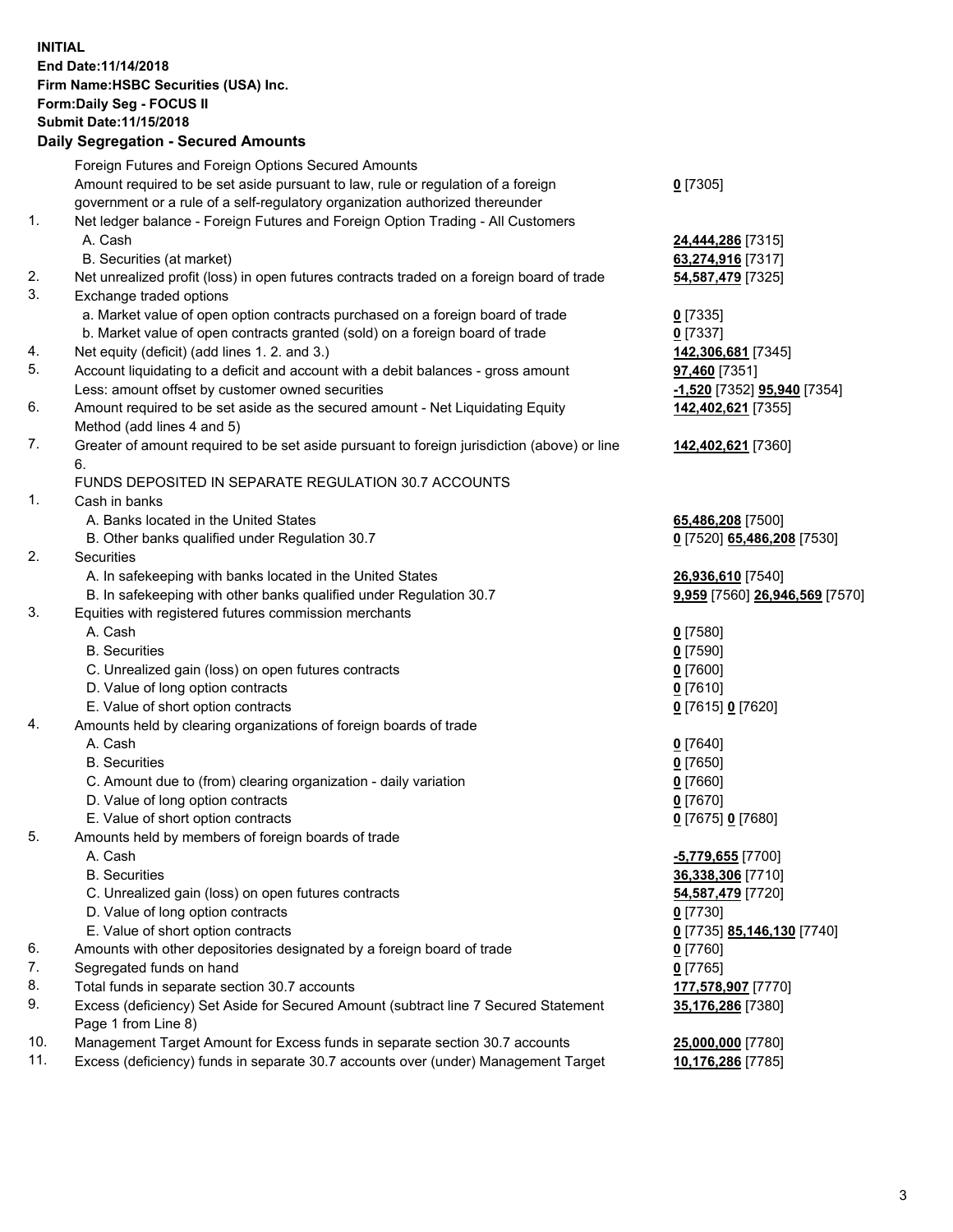|     | <b>INITIAL</b><br>End Date: 11/14/2018<br>Firm Name: HSBC Securities (USA) Inc.<br>Form: Daily Seg - FOCUS II<br>Submit Date: 11/15/2018<br>Daily Segregation - Segregation Statement |                                            |
|-----|---------------------------------------------------------------------------------------------------------------------------------------------------------------------------------------|--------------------------------------------|
|     | SEGREGATION REQUIREMENTS (Section 4d(2) of the CEAct)                                                                                                                                 |                                            |
| 1.  | Net ledger balance                                                                                                                                                                    |                                            |
|     | A. Cash                                                                                                                                                                               | 363,768,934 [7010]                         |
|     | B. Securities (at market)                                                                                                                                                             | 1,961,035,899 [7020]                       |
| 2.  | Net unrealized profit (loss) in open futures contracts traded on a contract market                                                                                                    | -20,683,526 [7030]                         |
| 3.  | Exchange traded options                                                                                                                                                               |                                            |
|     | A. Add market value of open option contracts purchased on a contract market                                                                                                           | 396,167,629 [7032]                         |
|     | B. Deduct market value of open option contracts granted (sold) on a contract market                                                                                                   | -323,522,459 [7033]                        |
| 4.  | Net equity (deficit) (add lines 1, 2 and 3)                                                                                                                                           | 2,376,766,477 [7040]                       |
| 5.  | Accounts liquidating to a deficit and accounts with                                                                                                                                   |                                            |
|     | debit balances - gross amount                                                                                                                                                         | 199,072,950 [7045]                         |
|     | Less: amount offset by customer securities                                                                                                                                            | <u>-199,072,950</u> [7047] <u>0</u> [7050] |
| 6.  | Amount required to be segregated (add lines 4 and 5)                                                                                                                                  | 2,376,766,477 [7060]                       |
|     | FUNDS IN SEGREGATED ACCOUNTS                                                                                                                                                          |                                            |
| 7.  | Deposited in segregated funds bank accounts                                                                                                                                           |                                            |
|     | A. Cash                                                                                                                                                                               | 77,029,467 [7070]                          |
|     | B. Securities representing investments of customers' funds (at market)                                                                                                                | 49,999,941 [7080]                          |
|     | C. Securities held for particular customers or option customers in lieu of cash (at                                                                                                   | 652,881,780 [7090]                         |
|     | market)                                                                                                                                                                               |                                            |
| 8.  | Margins on deposit with derivatives clearing organizations of contract markets                                                                                                        |                                            |
|     | A. Cash                                                                                                                                                                               | 16,206,576 [7100]                          |
|     | B. Securities representing investments of customers' funds (at market)                                                                                                                | 328,113,767 [7110]                         |
|     | C. Securities held for particular customers or option customers in lieu of cash (at<br>market)                                                                                        | 1,306,537,794 [7120]                       |
| 9.  | Net settlement from (to) derivatives clearing organizations of contract markets                                                                                                       | -12,615,601 [7130]                         |
| 10. | Exchange traded options                                                                                                                                                               |                                            |
|     | A. Value of open long option contracts                                                                                                                                                | 396,167,629 [7132]                         |
|     | B. Value of open short option contracts                                                                                                                                               | -323,522,459 [7133]                        |
| 11. | Net equities with other FCMs                                                                                                                                                          |                                            |
|     | A. Net liquidating equity                                                                                                                                                             | 11,903,385 [7140]                          |
|     | B. Securities representing investments of customers' funds (at market)                                                                                                                | $0$ [7160]                                 |
|     | C. Securities held for particular customers or option customers in lieu of cash (at                                                                                                   | $0$ [7170]                                 |
|     | market)                                                                                                                                                                               |                                            |
| 12. | Segregated funds on hand                                                                                                                                                              | 1,616,325 [7150]                           |
| 13. | Total amount in segregation (add lines 7 through 12)                                                                                                                                  | 2,504,318,604 [7180]                       |
| 14. | Excess (deficiency) funds in segregation (subtract line 6 from line 13)                                                                                                               | 127,552,127 [7190]                         |
| 15. | Management Target Amount for Excess funds in segregation                                                                                                                              | 109,000,000 [7194]                         |
| 16. | Excess (deficiency) funds in segregation over (under) Management Target Amount                                                                                                        | 18,552,127 [7198]                          |

16. Excess (deficiency) funds in segregation over (under) Management Target Amount Excess